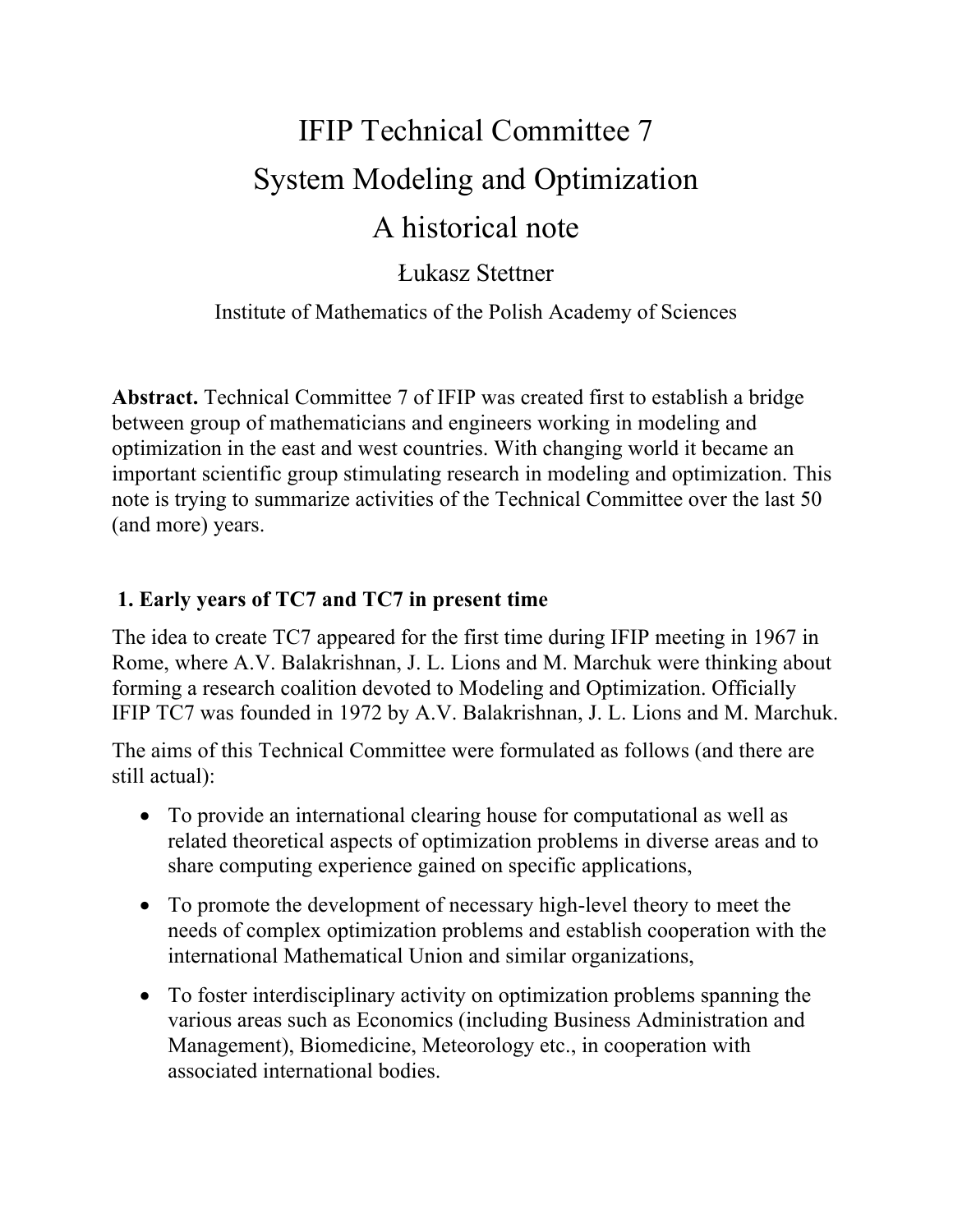Generally at that time it was important to create a research bridge between West and East. IFIP TC7 for a long time played this role. Geopolitical changes in Europe improved channels of scientific cooperation and stimulated further development of TC7.

All members of TC7, in particular chairmen had strong impact on its activities.

The list of chairmen of IFIP TC7 looks as follows:

A.V. Balakrishnan, Los Angeles, US 1972-1979

J. Stoer, Würzburg, D 1979-1985

M. Lucertini, Rome, I 1985-1988

P. Thoft-Christensen, Aalborg, DK 1988-1995

- P. Kall, Zurich, S 1995-2001
- I. Lasiecka, Charlottesville, US 2001-2008
- J. Henry, Bordeaux, F 2008-2012
- F. Tröltzsch, Berlin, D 2013-2018
- Ł. Stettner, Warsaw, PL 2018-

Current list of members of TC7 consists of the chair: Prof. Dr. Lukasz STETTNER, PL, Polish Academy of Sciences, Institute of **Mathematics** 

and two vice chairs: Prof. Dr. Dietmar HÖMBERG, DE, WIAS Weierstraß-Institut

and Prof. Irena LASIECKA, ACM, The University of Memphis, Department of Mathematical Sciences

as well as (where with \* we denote honorary members while with \*\* the members recommended by TC7):

Barbara Kaltenbacher AT, Philippe Toint BE, Edmundo de Souza e Silva BR, Hector Cancela CLEI, Jiri Outrata CZ, Josef Stoer\* DE, Arnd Rösch\*\* DE, Fredi Tröltzsch\* DE, lain Larsen DK, Josep Casanovas ES, Luis Alberto Fernández\*\* ES, Grégoire Allaire FR, Stefan Scholtes GB, Istvan Maros HU, Maria C. Calzarossa IT, Hisao Kameda JP, Junho Song KR, Adrie J.M. Beulens NL, Jose Antonio Oliveira PT, Vyacheslav Maksimov RU, Lidija Zadnik Stirn SI.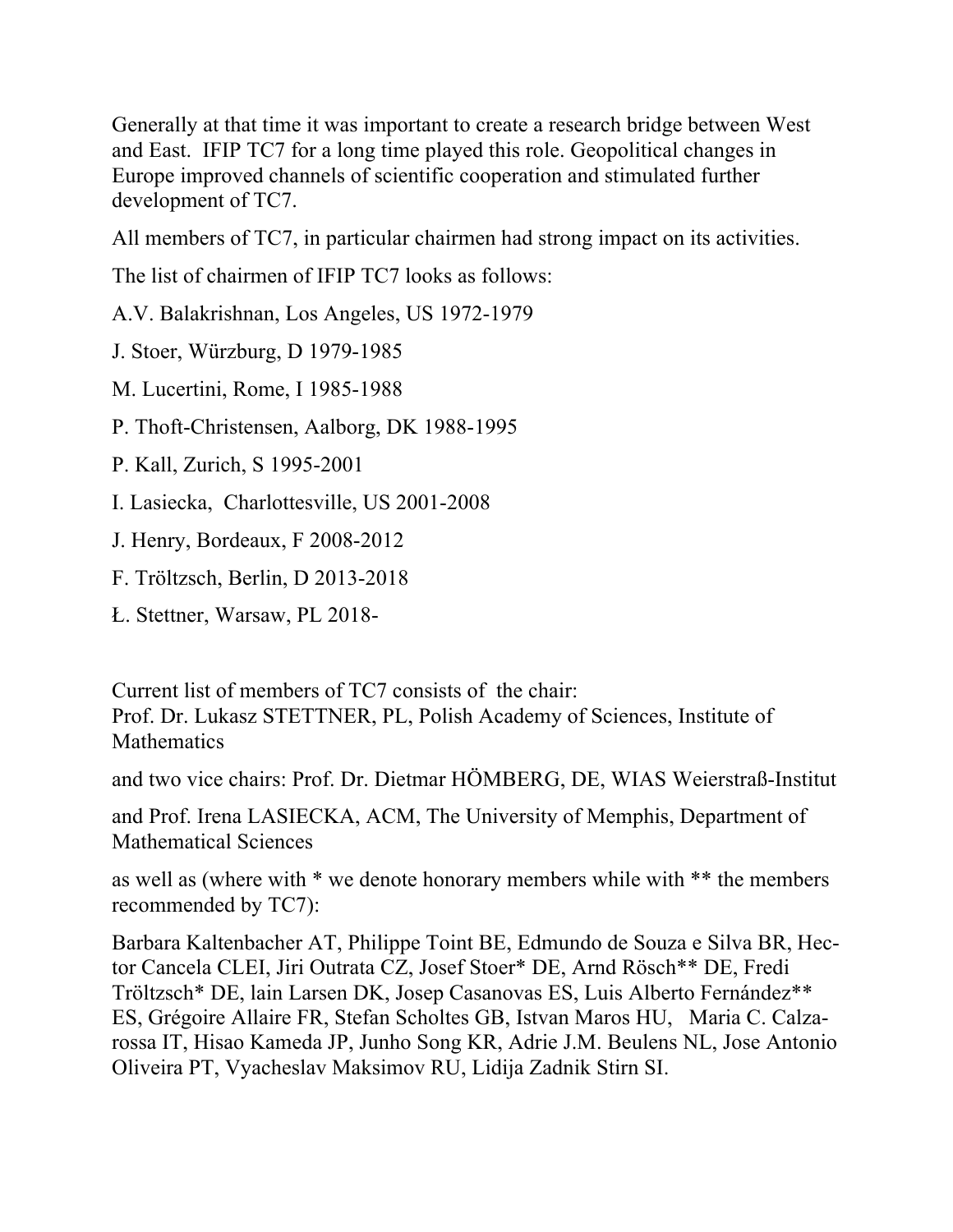### **2. Scope of the activities of TC7 and working groups**

Generally speaking the scope of TC7 is two-fold: to foster the theoretical foundation for problems of the TC's concern and, based thereon, to develop or improve corresponding solution methods and their implementations. This broad scope of the TC7 is studied by a number of Working Groups which are involved both in the progress of theoretical research and in the growth of practical needs.

The scope of TC7 consists in computational aspects of optimization problems arising in such areas as Aerospace, Biomedicine, Economics, Meteorology, and Public Services (Health, Environment, Police, Fire, Transportation, etc.).

Some specific examples are:

- on-line and off-line computational techniques in modeling and control of dynamic systems;
- trajectory analysis and computation;
- optimization of decentralized systems (macro-economic systems) and systems with multicriteria;
- optimization of resource allocation in urban systems;
- optimization of pollution-control systems;
- optimization of man-machine systems;
- optimization of power systems operation;
- risk management in particular in mathematical finance and insurance;
- development of machine learning techniques,
- optimization and control under uncertainty.

There are 8 Working Groups being active within TC7, which we list below (in brackets we write year of foundation and the name of the first chair at foundation) with named chairs of them:

WG7.1 Modeling and Simulation (1972, W.A. Karplus, USA), temporarily suspended since 2018

WG7.2 Computational Techniques in Distributed Systems (1973, J.L. Lions, F), Chaired by Dietmar Hömberg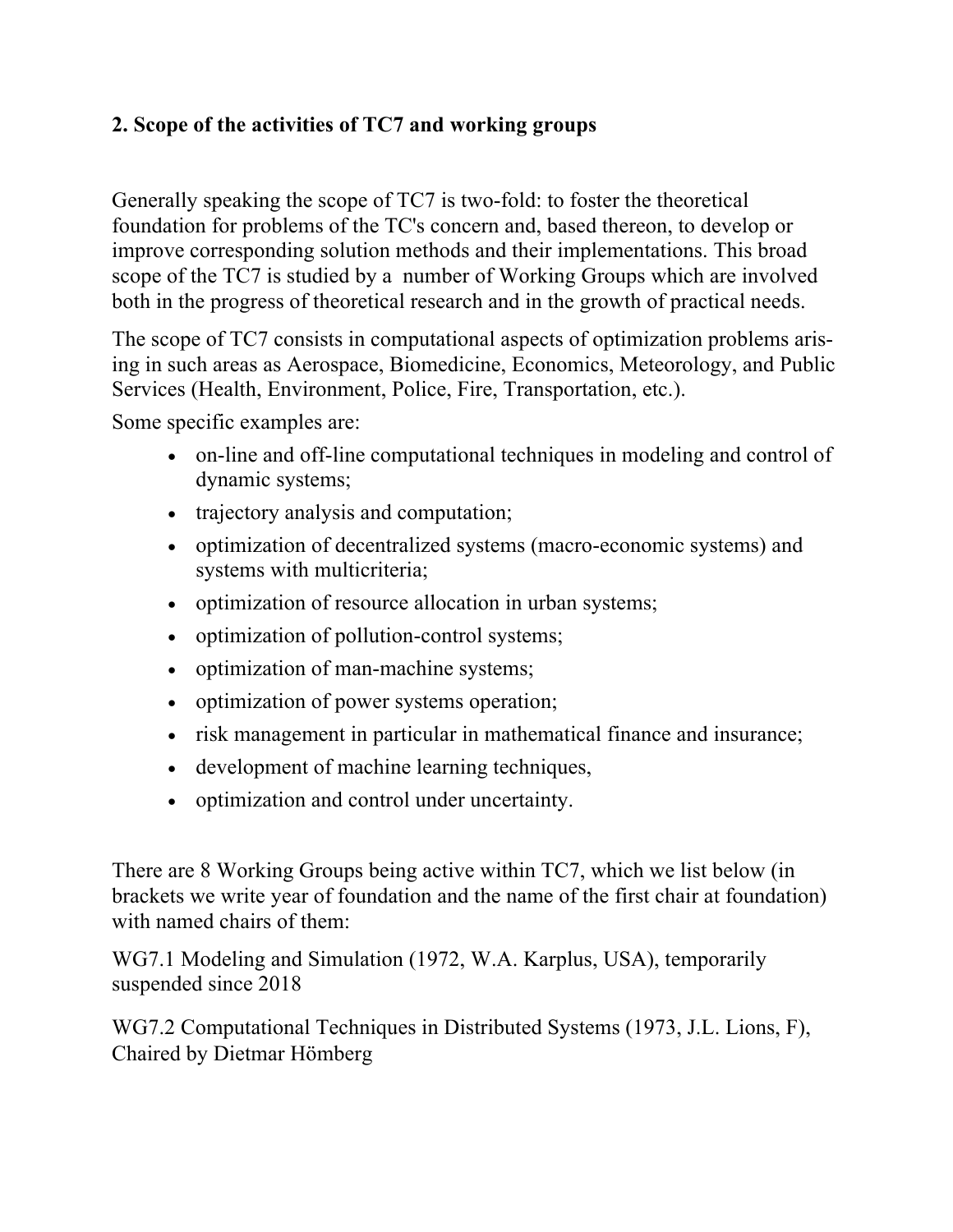WG7.3 Computer System Modeling (1973, P.E. Green, USA), Chaired by Mark S. Squillante

WG7.4 Discrete Optimization (1983, M. Padberg, USA), changed in 2014 to Inverse Problems and Imaging, Chaired by Christian Clason

WG7.5 Reliability and Optimization of Structural Systems (1986, P. Thoft-Christensen, DK), Chaired by Junho Song

WG7.6 Optimization-Based Computer-Aided Modeling and Design (1989, H.-J. Sebastian, D), Revised in 1999, Chaired by Janusz Granat

WG7.7 Stochastic Optimization (1989, P. Kall, CH), changed in 2018 to Stochastic Control and Optimization, Chaired by Jan Palczewski

WG7.8 Nonlinear Optimization, (2018, Radu Ioan Bot)

Working groups used to organize workshops and seminars. Periodically they publish proceedings of their activities. We present below a list of proceedings of such workshops:

Modelling and Optimization of Complex System, Proceedings of the IFIP-TC 7 Working Conference Novosibirsk, USSR, 3–9 July, 1978, Ed. Guri Ivanovich Marchuk,

Global Modelling, Proceedings of the IFIP-WG 7/1 Working Conference Dubrovnik, Yugoslavia, Sept. 1–5, 1980, Ed. Slobodan Krčevinac,

Advances in Filtering and Optimal Stochastic Control, Proceedings of the IFIP-WG 7/1 Working Conference Cocoyoc, Mexico, February 1–6, 1982, Ed. Wendell H. Fleming, Luis G. Gorostiza,

Recent Advances in System Modelling and Optimization, Proceedings of the IFIP-WG 7/1 Working Conference Santiago, Chile, August 27–31, 1984, Ed. Luis Contesse B., Rafael Correa F., Andrés Weintraub P.,

Stochastic Modelling and Filtering, Proceedings of the IFIP-WG 7/1 Working Conference Rome, Italy, December 10–14, 1984, Ed. Alfredo Germani,

Control Problems for Systems Described by Partial Differential Equations and Applications, Proceedings of the IFIP-WG 7.2 Working Conference Gainesville, Florida, February 3–6, 1986, Ed. Irena Lasiecka, Roberto Triggiani,

Stochastic Differential Systems, Proceedings of the IFIP-WG 7/1 Working Conference Eisenach, GDR, April 6–13, 1986,Ed. Hans Jürgen Engelbert, Wolfgang Schmidt,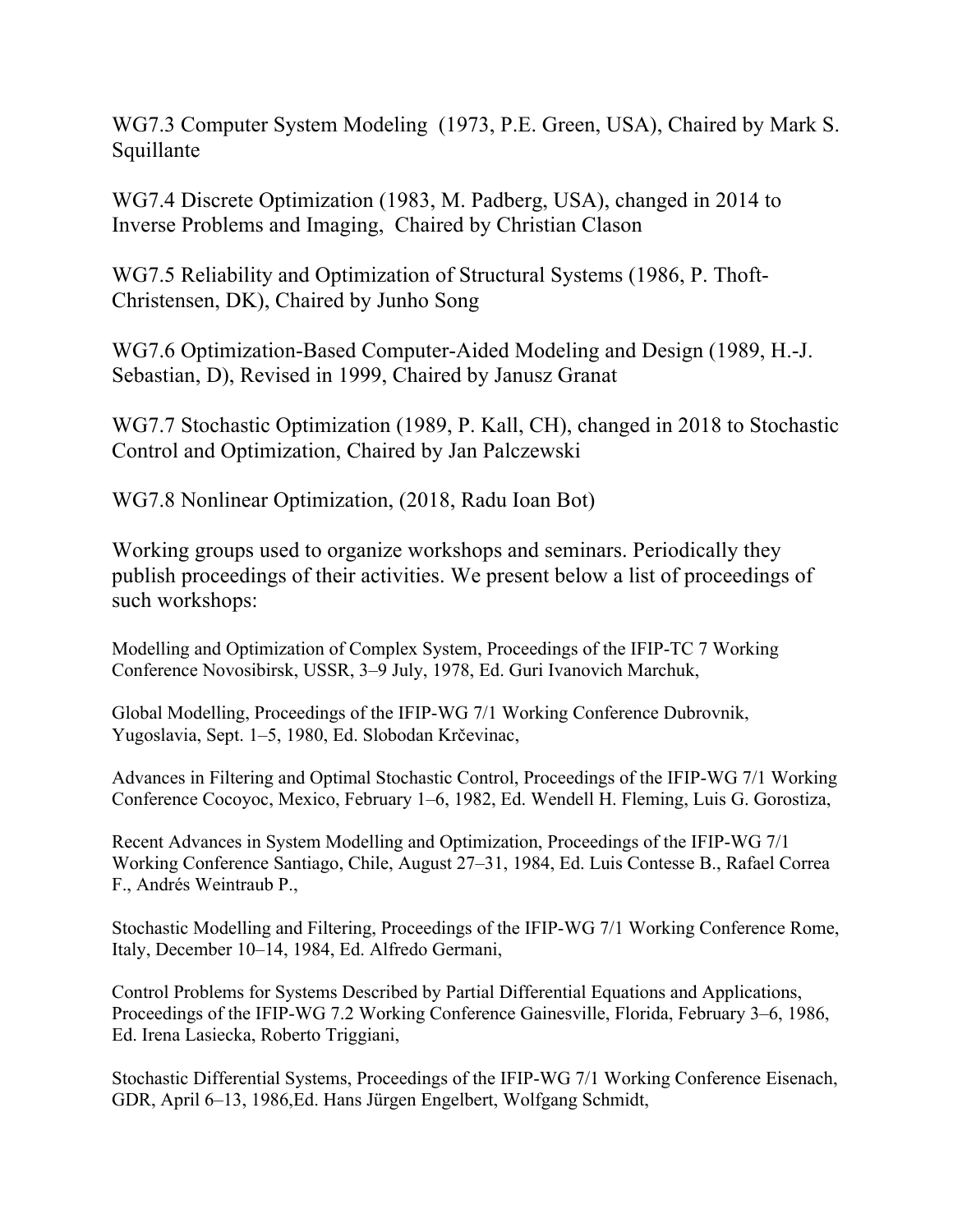Reliability and Optimization of Structural Systems, Proceedings of the First IFIP WG 7.5 Working Conference Aalborg, Denmark, May 6–8, 1987, Ed. P. Thoft-Christensen,

Boundary Control and Boundary Variations, Proceedings of the IFIP WG 7.2 Conference Nice, France, June 10–13, 1987, Ed. J. P. Zolésio,

Control of Partial Differential Equations, Proceedings of the IFIP WG 7.2 Working Conference Santiago de Compostela, Spain, July 6–9, 1987, Ed. Alfredo Bermúdez,

Control of Boundaries and Stabilization, Proceedings of the IFIP WG 7.2 Conference Clermont Ferrand, France, June 20–23, 1988, Ed. Jacques Simon,

Stochastic Systems and Optimization, Proceedings of the 6th IFIP WG 7.1 Working Conference Warsaw, Poland, September 12–16, 1988, Ed. Jerzy Zabczyk,

Reliability and Optimization of Structural Systems '88, Proceedings of the 2nd IFIP WG7.5 Conference London, UK, September 26–28, 1988, Ed. P. Thoft-Christensen,

Modelling and Inverse Problems of Control for Distributed Parameter Systems, Proceedings of IFIP (W.G.7.2)-IIASA Conference, Laxenburg, Austria, July 24–28, 1989, Ed. Alexander Kurzhanski, Irena Lasiecka,

Reliability and Optimization of Structural Systems '90, Proceedings of the 3rd IFIP WG 7.5 Conference Berkeley, California, USA, March 26–28, 1990, Ed. A. Der Kiureghian, P. Thoft-Christensen,

Optimal Control of Partial Differential Equations, Proceedings of the IFIP WG 7.2 International Conference Irsee, April 9–12, 1990, Ed. Karl-Heinz Hoffmann, Werner Krabs,

Control Theory of Distributed Parameter Systems and Applications, Proceedings of the IFIP WG 7.2 Working Conference Shanghai, China, May 6–9, 1990, Ed. Xunjing Li, Jiongmin Yong,

Boundary Control and Boundary Variation,Proceedings of IFIP WG 7.2 Conference Sophia Antipolis, France, October 15 – 17, 1990, Ed. Jean Paul Zolésio,

Stochastic Partial Differential Equations and Their Applications, Proceedings of IFIP WG 7/1 International Conference University of North Carolina at Charlotte, NC June 6–8, 1991, Ed. Boris L. Rozovskii, Richard B. Sowers,

Reliability and Optimization of Structural Systems '91, Proceedings of the 4th IFIP WG 7.5 Conference Munich, Germany, September 11–13, 1991, Ed. Rüdiger Rackwitz, Palle Thoft-Christensen,

Optimization-Based Computer-Aided Modelling and Design, Proceedings of the First Working Conference of the IFIP TC 7.6 Working Group The Hague, The Netherlands, 1991, Ed. Adriaan Jacobus Maria Beulens, Hans-Jürgen Sebastian.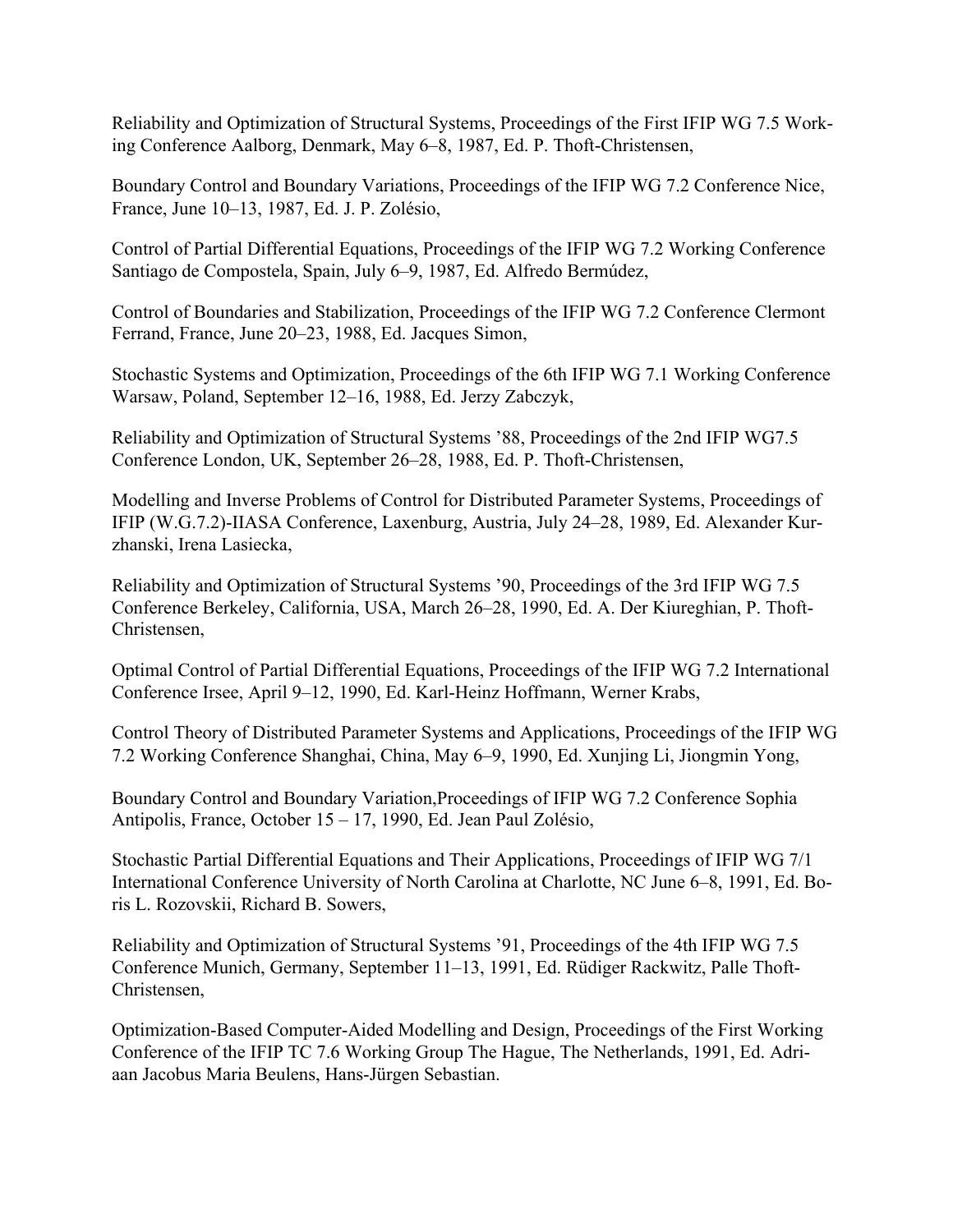#### **3. General Conferences**

One of the main activities of TC7 are general conferences, which in fact started before creation of TC7. The conferences had different names but starting from 1981 it was fixed to System Modeling and Optimization. TC7 general conferences played an important role in research activities. They gathered usually a number of leading specialists. Plenary lectures were delivered by mathematicians and engineers working in theoretical and practical aspects of various applications.

We list below general IFIP conferences, mainly the list of their proceedings (with few exceptions), which usually (starting from  $7<sup>th</sup>$  Conference) are organized every two years.

Colloquium on Methods of Optimization, Novosibirsk, June 1968,

Computing Methods in Optimization Problems, San Remo, September 1968,

Symposium on Optimization, Nice June 1969,

Techniques of optimization : 4th IFIP Colloquium on Optimization Techniques, held at Los Angeles, California on October 19 - 22, 1971, Ed. A.V. Balakrishnan, V. Alampallan,

5th Conference on Optimization Techniques Rome 1973, Ed. R. Conti, A. Ruberti,

Optimization Techniques IFIP Technical Conference Novosibirsk, July 1–7, 1974, Ed. G.I. Marchuk,

Optimization Techniques Modeling and Optimization in the Service of Man, 7th IFIP Conference Nice, September 8–12, 1975, Ed. J. Cea,

Optimization Techniques: Proceedings of the 8th IFIP Conference on Optimization Techniques, Würzburg, 1977 Sept. 5-9, Ed. J. Stoer,

Optimization Techniques: Proceedings of the 9th IFIP Conference on Optimization Techniques Warsaw, September 4–8, 1979, Ed. K. Iracki, K. Malanowski, S. Walukiewicz,

System Modeling and Optimization, Proceedings of the 10th IFIP Conference New York City, USA, August 31–September 4,1981, ed**.** Drenick, R.F., Kozin, F.,

System Modelling and Optimization, Proceedings of the 11th IFIP Conference Copenhagen, Denmark, July 25–29, 1983, Ed. Thoft-Christensen, P.,

System Modelling and Optimization, Proceedings of 12th IFIP Conference, Budapest, Hungary, September 2–6, 1985 ed. A. Prékopa, J. Szelezsáan, B. Strazicky,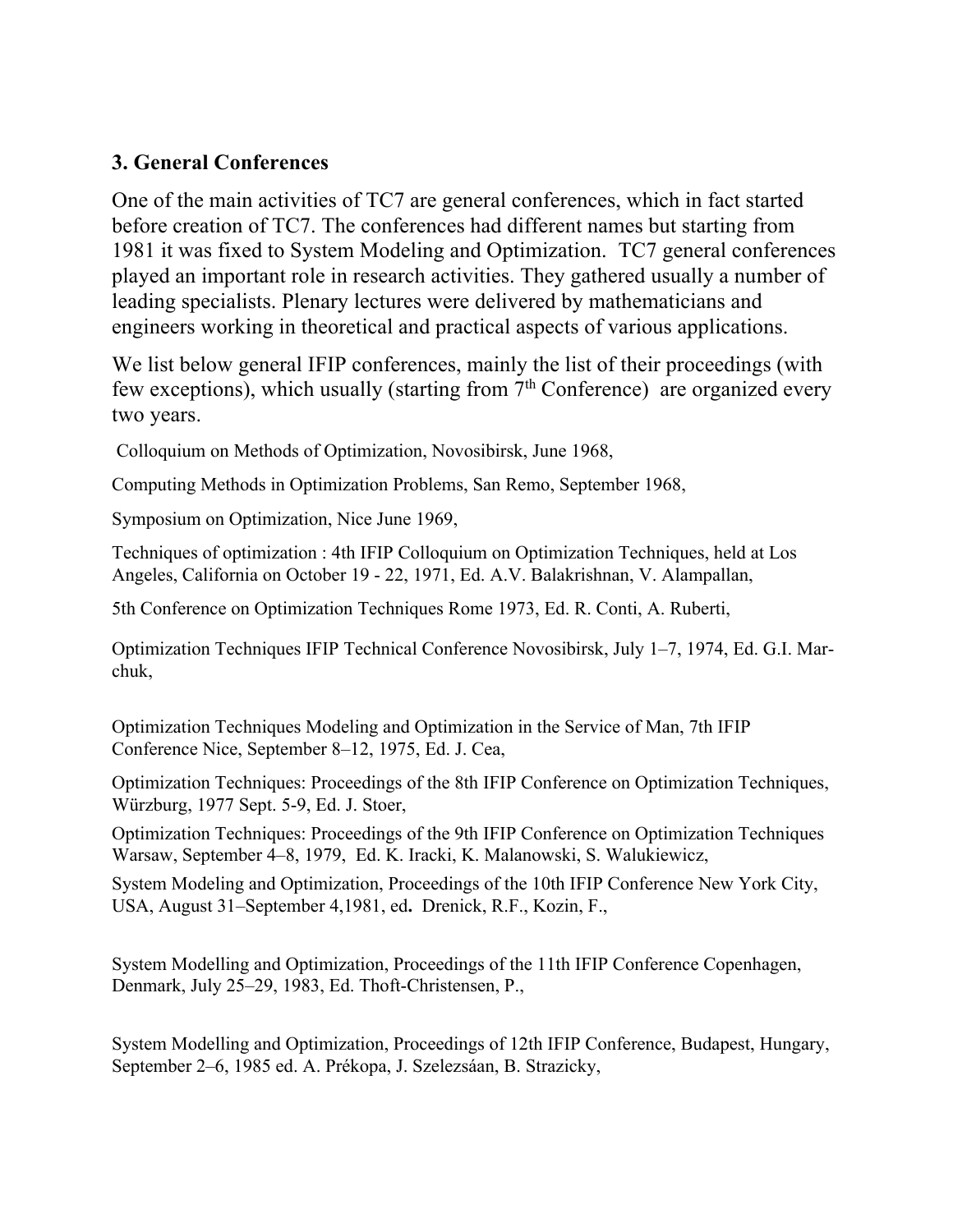System Modelling and Optimization, Proceedings of the 13th IFIP Conference Tokyo, Japan, August 31 – September 4, 1987, Ed. Masao Iri, Keiji Yajima,

System Modelling and Optimization, Proceedings of the 14th IFIP-Conference Leipzig, GDR, July 3–7, 1989, Ed. H. -J. Sebastian, K. Tammer,

System Modelling and Optimization,Proceedings of the 15th IFIP Conference Zurich, Switzerland, September 2–6, 1991, Ed. L. D. Davisson, A. G. J. MacFarlane, H. Kwakernaak, J. L. Massey, Ya Z. Tsypkin, A. J. Viterbi, Peter Kall,

System Modelling and Optimization, Proceedings of the 16th IFIP-TC7 Conference, Compiègne, France — July 5–9, 1993, Ed. Jacques Henry, Jean-Pierre Yvon,

System Modelling and Optimization, Proceedings of the Seventeenth IFIP TC7 Conference on System Modelling and Optimization, 1995 Ed. Jaroslav Dolezal and Jifi Fidler,

18th annual IFIP TC7 Conference on Systems Modelling and Optimization held in July 1997, Ed. Michael P. Polis, Asen I Dontchev, Peter Kall, Irena Lasiecka, Andrew W Olbrot,

System Modelling and Optimization Methods, Theory and Applications. 19th IFIP TC7 Conference on System Modelling and Optimization July 12–16, 1999, Cambridge, UK, Ed. M. J. D. Powell, S. Scholtes,

System Modeling and Optimization XX, IFIP TC7 20th Conference on System Modeling and Optimization July 23–27, 2001, Trier, Germany, Ed. E. W. Sachs, R. Tichatschke,

System Modeling and Optimization, Proceedings of the 21st IFIP TC7 Conference held in July 21st–25th, 2003, Sophia Antipolis, France, Ed. John Cagnol, Jean-Paul Zolésio,

Systems, Control, Modeling and Optimization, Proceedings of the 22nd IFIP TC7 Conference held from July 18–22, 2005, in Turin, Italy, Ed. F. Ceragioli, A. Dontchev, H. Furuta, K. Marti, L. Pandolfi,

System Modeling and Optimization, 23rd IFIP TC 7 Conference, Cracow, Poland, July 23-27, 2007, Adam Korytowski, Kazimierz Malanowski, Wojciech Mitkowski, Maciej Szymkat,

24th IFIP TC7 Conference, Buenos Aires, Argentina July 27-31, 2009, organizer: Hugo Scolnik,

System Modeling and Optimization , 25th IFIP TC 7 Conference, CSMO 2011, Berlin, Germany, September 12-16, 2011, Ed. Dietmar Hömberg, Fredi Tröltzsch,

System Modeling and Optimization, 26th IFIP TC 7 Conference, CSMO 2013, Klagenfurt, Austria, September 9-13, 2013, Ed. Christian Pötzsche, Clemens Heuberger, Barbara Kaltenbacher, Franz Rendl,

System Modeling and Optimization, 27th IFIP TC 7 Conference, CSMO 2015, Sophia Antipolis, France, June 29 - July 3, 2015, Ed. Lorena Bociu, Jean-Antoine Désidéri, Abderrahmane Habbal,